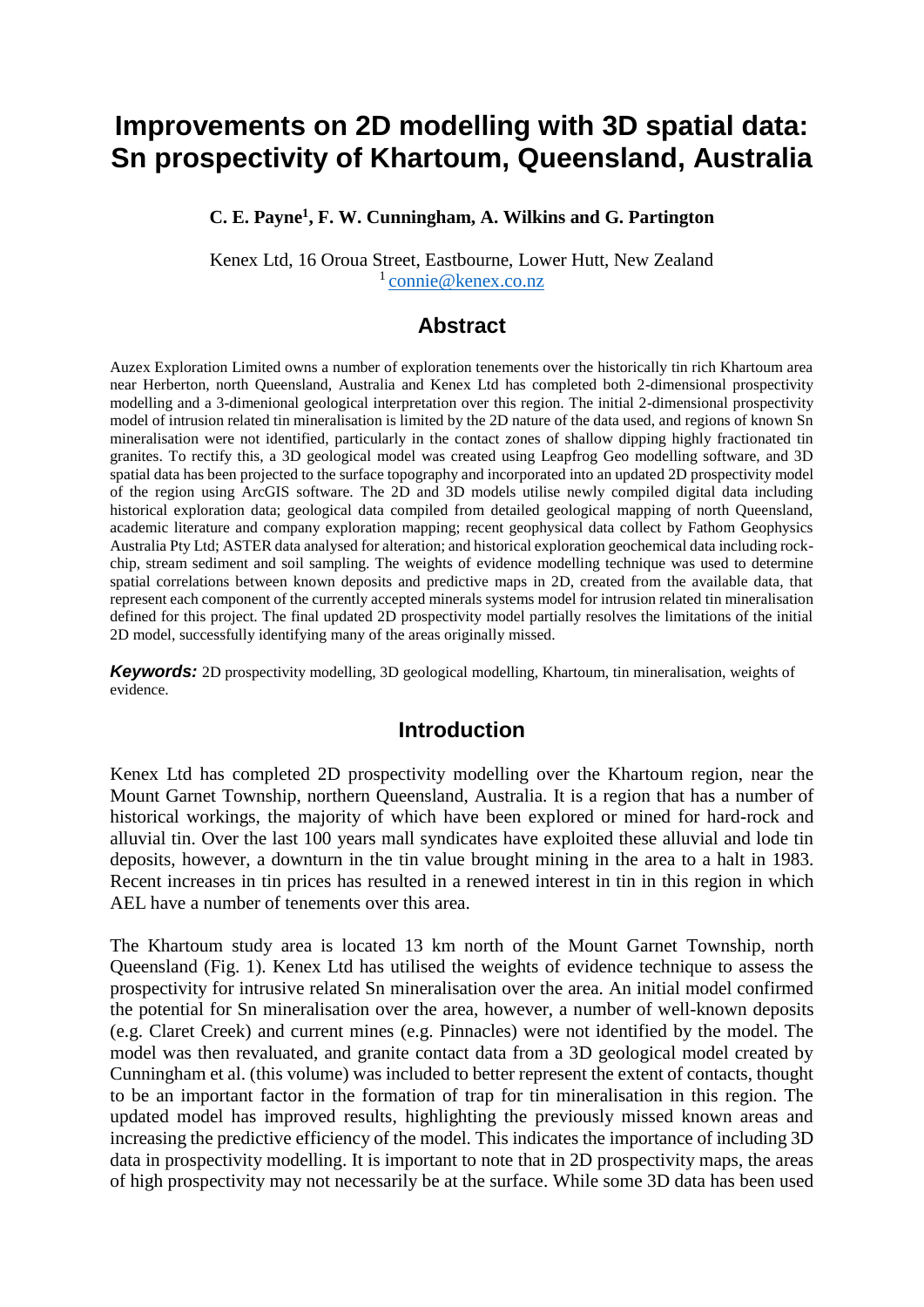(magnetic and gravitational interpretations, depth to granite contacts) it has been projected onto a 2D surface, so an interpretation of what depth mineralisation may be occurring cannot be made. This study describes the prospectivity modelling undertaken for the Khartoum region, and shows how it can be improved using 3D data.



**Figure 1.** Location of the Khartoum study area.

#### **Geology**

The Khartoum study area is located in north Queensland, where Paleoproterozoic metasedimentary rocks are overlain by Cambrian-Ordovician mafic to felsic meta-volcanics and their related metasedimentary rocks (Pollard, 1984). These lithologies are intruded by Silurian S-type and Devonian-Carboniferous I- and S-type granites and late felsic volcanics. Mesozoic-Cainozoic sedimentary rocks and extensive basalt sheets form widespread areas of cover. Metamorphism in the area ranges from lower greenschist to granulite facies. The Silurian to Early Devonian (ca. 430-420 Ma) granites are associated with deformation, retrogressive metamorphism and gold mineralisation (ca. 425-400 Ma) in the Etheridge Province. Major uplift and erosion occurred during this period. The Carboniferous to Permian (ca. 330-300 Ma) I-type and S-type volcanic and plutonic rocks are extensively distributed throughout the area and are part of the Kennedy Province, which forms two belts: the Townsville-Mornington Island Belt and the Badu-Weymouth Belt. The Townsville-Mornington Island Belt forms a WNW trending zone (1,100 km long and 100 km wide), in which approximately 80% of rocks are igneous. It extends parallel to the coast from Home Hill to the Atherton area, then west to the north of Georgetown. The Badu-Weymouth Belt extends from Cape York to Papua New Guinea. These granites are one of the best worldwide examples of highly evolved I-type granites developed on a large scale, with volumes greater than  $8,000 \text{ km}^2$  averaging approximately  $74wt\%$  SiO<sub>2</sub>. These granites contain several prospective supersuites with highly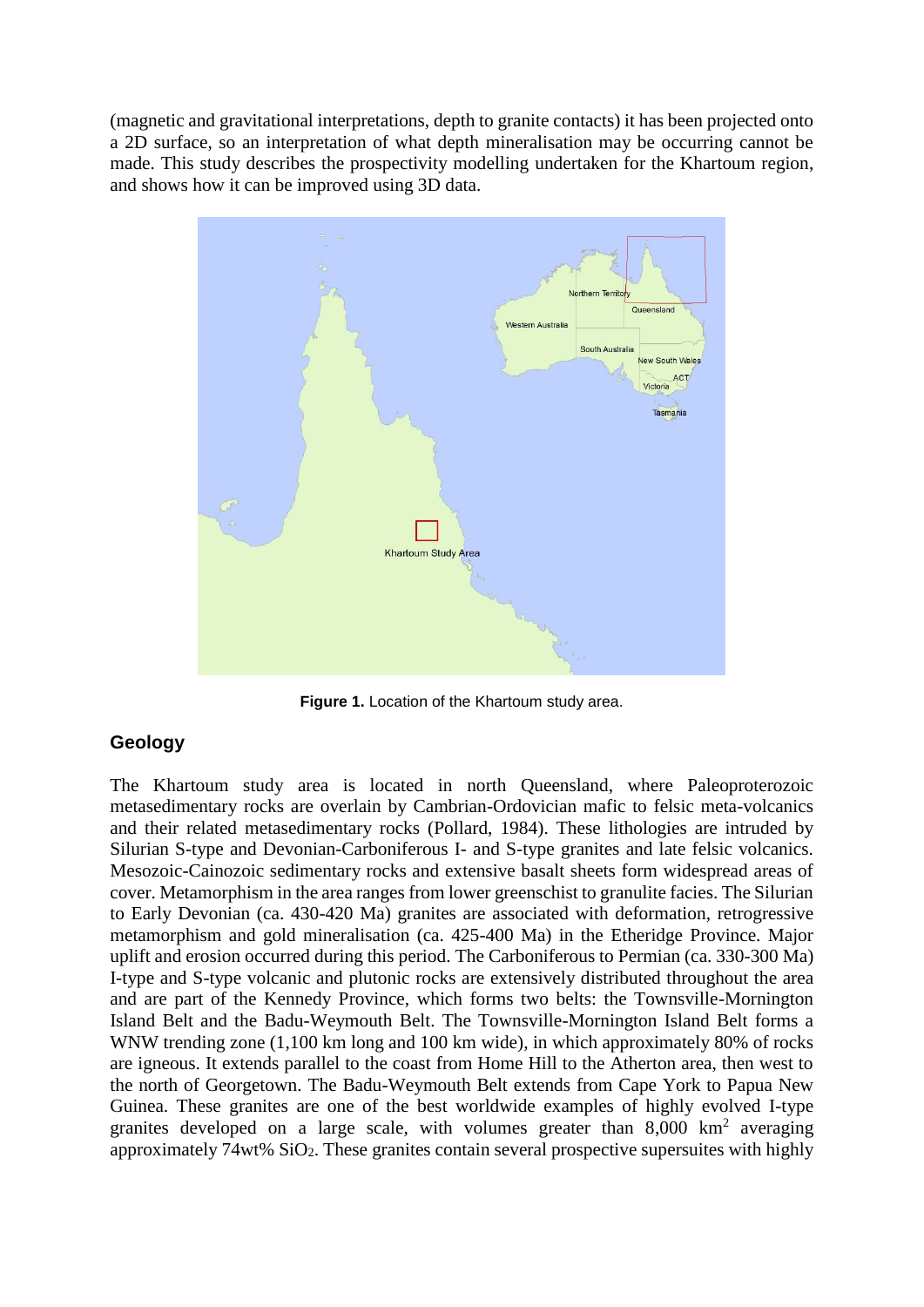fractionated I-type intrusions. Mineral occurrences associated with these intrusions contain a range of metals including Au, Mo, Sn, W, Cu and Bi.



**Figure 2.** Geology of the Khartoum study area.

The Khartoum study area is at the south-west margin of the Hodgkinson Province, the northern extremity of the Tasman Orogenic Zone in Australia. Widespread lower Palaeozoic metasediments and basic volcanic rocks cover the northern extremity of the Tasman Orogenic Zone. The Hodgkinson Province consists of folded lower Palaeozoic metasediments, largely comprised of sequences of greywacke, sandstone and conglomerate, with intermittent siltstone and shale (Lam, 2009). Late Palaeozoic intrusive and extrusive igneous rocks in the region form extensive batholiths, calderas and ring complexes. In the Khartoum study area the Emuford Granite forms a relatively large pluton, covering an area approximately  $200 \text{ km}^2$  on the surface and underlying approximately 75% of the study area (Pollard, 1984). It is a coarse grained granite and is intruded by a number of late-stage smaller bodies of fine-medium grained biotitegranite and adamellite, covering an area of approximately 10 km<sup>2</sup> within the Emuford Granite. The Billings Granite is the most extensive of the late stage intrusives, and forms a sheet-like body to the northwest of the study area. To the south-west of the study area the granite, diorite and volcanics of the Ootan Supersuite form a part of the Gurrumba Ring Complex surrounding an inlier of sandstone and siltstone of the Hodgkinson Formation. Figure 2 shows the geology of the study area.

#### **Sn mineralisation in North Queensland**

There are several styles of Sn-mineralisation in the Khartoum district (Belvin, 1998; Pilcher, 2008; Lam, 2009), and are recognised on the basis of vein morphololgy, mineralogy and wallrock alteration. These include pegmatite related W-Mo deposits, quartz-cassiterite veinlets in albitised granite, Sn-W hosted greisens, quartz-tourmaline-cassiterite bearing veins, and quartzchlorite-cassiterite-sulfide bearing veins. The characteristics of formation of these different styles of mineralisation can be generalised into two styles of mineralisation related to greisen alteration; endo-contact (granite–wall rock) mineralisation, and exo-contact mineralisation. In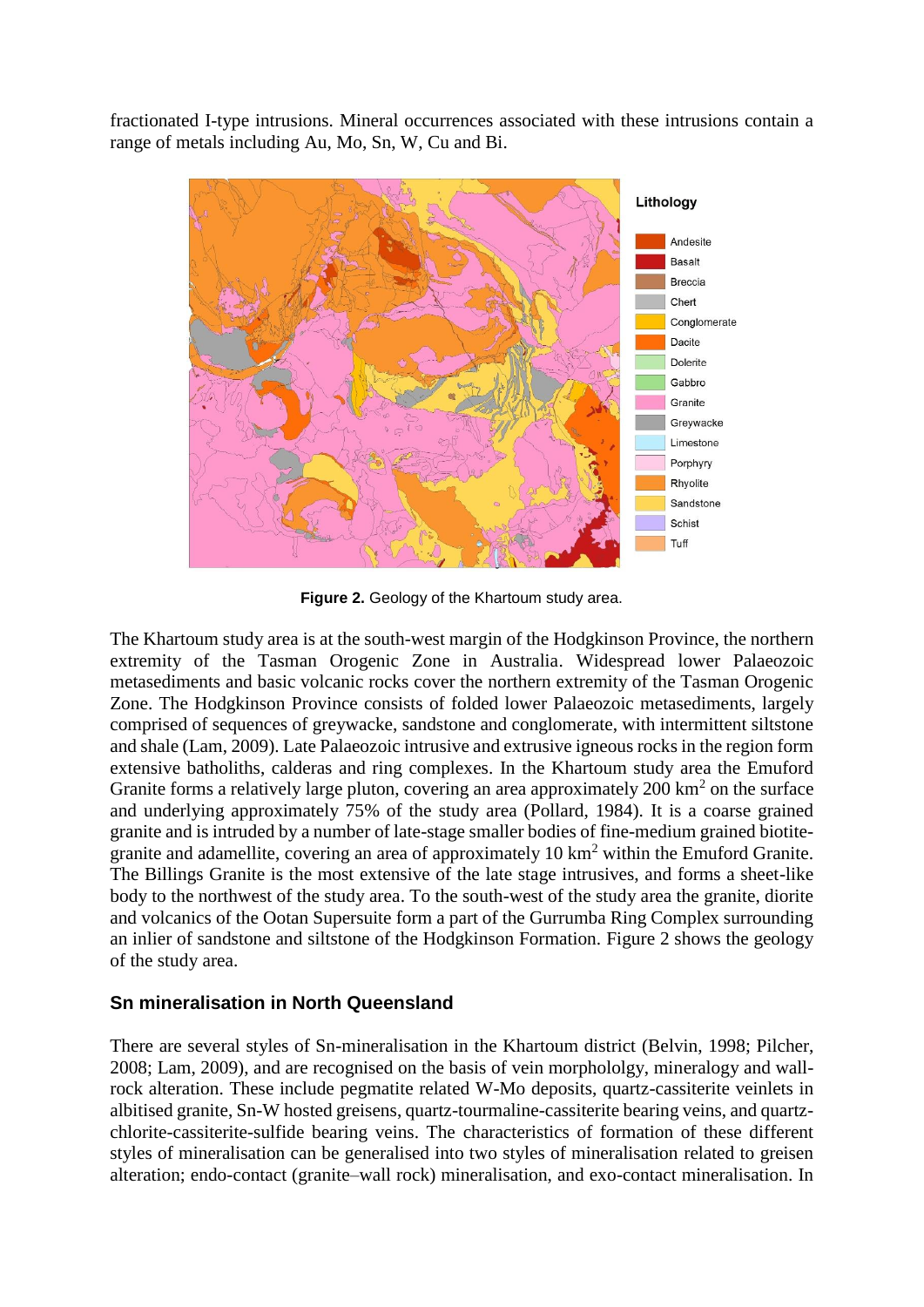general tin mineralisation occurs in a number of cross-cutting facture zones within granite and near granite contacts in metasediments, associated with granites of the O'Briens Creek Supersuite.

Endo-contact mineralisation occurs within the granite body, and is recognised as greisen alteration. It largely consists of quartz and mica (generally muscovite) in conjunction with topaz, fluorite, tourmaline and apatite. Tin bearing ore minerals associated with this mineralisation include cassiterite, wolframite and various sulphides such as pyrite, sphalerite, and arsenopyrite. Exo-contact mineralisation occurs outside the granite body. In Khartoum this is usually wall-rock alteration forming narrow quartz veins  $(< 2 \text{ m})$  and brecciated zones within metasediments, but may occur as skarn mineralisation where the wall-rock is carbonate rich.

# **Prospectivity modelling methodology**

#### **Mineral systems approach**

The petroleum systems approach that has been developed and is used as standard practise by the oil industry has been adapted for targeting mineral deposits (Wyborn et al., 1994; Knox-Robinson and Wyborn, 1997; Hronsky, 2004; McCuaig et al., 2010; Joly et al., 2012). Whilst mineral systems are more complex and diverse than petroleum systems, the critical parameters of ore deposit formation can be summarised as the geological factors that control the generation and preservation of mineral deposits. That is the processes involved in mobilising ore components from a source, and then transporting and accumulating them in a concentrated form; and the processes that allow preservation through subsequent geological history (Fig. 3).



**Figure 3.** The mineral systems concept of ore formation from source of energy and metals through transport mechanisms to trap.

There are five essential geological components that define a mineral system: (1) a source of energy that drives the system; (2) sources of fluids, metals and ligands; (3) pathways along which fluids can migrate to trap zones; (4) trap zone in which fluid flow can be focussed and its composition modified; (5) outflow zones for discharge of the residual fluid (Wyborn et al., 1994; Knox-Robinson and Wyborn, 1997; Hronsky, 2004; McCuaig et al., 2010; Joly et al., 2012, Linday et al., 2014). Ore deposit formation will be precluded where a mineral system is lacking in one or more of these components. As the application of the mineral system approach is process-based, it is not restricted to any geological setting or limited by a specific ore deposit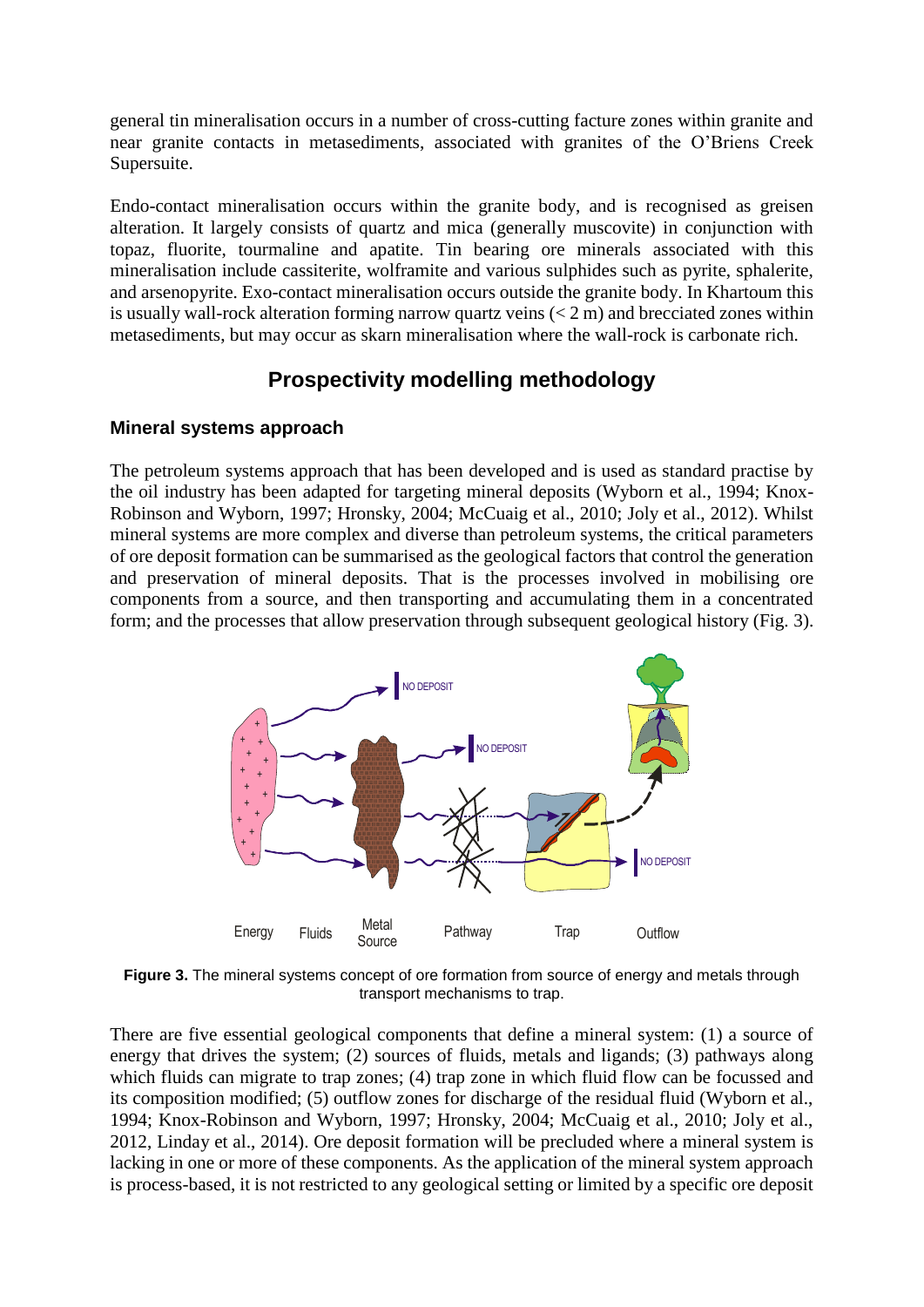type. Therefore this approach is flexible, and allows for multiple deposit styles to be recognised within a single mineral system, acknowledging the natural variability among many ore deposits (Knox-Robinson & Wyborn, 1997; McCuaig et al., 2010). The identification of the critical oreforming processes and mappable elements that characterise a particular mineral system at various scales are required when applying this method to mineral exploration (Porwal & Kreuzer, 2010). Processes may be identified from geological, geochemical, geophysical and structural data using a variety of analytical techniques before spatial analysis of these maps. These techniques include traditional statistical analysis of geochemical data, modelling of geophysical data, structural analysis and detailed analysis of geological data attributes. Once analysed, maps with the best spatial correlations that represent each aspect of the mineral system will be considered for inclusion in the final prospectivity model.

The main geological features used to determine the prospectivity of the Khartoum region for intrusion related tin mineralisation include: (a) presence of highly fractionated granite and metasediments rock units; (b) proximity to greisens; (c) proximity to Palaeozoic faults; (d) proximity to linear fracture zones; (e) proximity to endo- and exo-contacts between granite and host rocks; (f) presence of altered granite; (g) presence of tin in excess of 500 g/t.

#### **Weights of evidence modelling**

The weights of evidence technique for predictive modelling was first used in medical diagnostic and has been adapted and applied to the mineral exploration industry (Speilgelhalter, 1986; Bonham-Carter, 1989; Bonham-Carter, 1994).The weights of evidence approach uses Bayesian statistics, this allows for the analysis and combination of spatial data to predict the occurrence of point data, i.e. mineral occurrences (Harris et al., 2001; Deng, 2009). The technique uses the presence or absence of a characteristic and the occurrence of point data (known mineral occurrences known as training data; Raines & Bonham-Carter, 2006) to create predictive maps. These are analysed and the best are chosen to be combined to make the final prospectivity map. Missing data are a common problem when using data from mineral exploration, perhaps due to a lack of sampling or poor data quality. The weights of evidence technique includes missing data in the statistical calculations, which is an important issue to handle. A confidence map, allowing the assessment of the uncertainty of results, is also created when using the weights of evidence technique so the data coverage and density of a particular area can be evaluated.

Conditional dependence is a common issue with weights of evidence modelling (Bonham-Carter et al., 1989; Bonham Carter & Agterberg, 1990; Bonham Carter, 1994; Raines et al., 2000; Lindsay et al., 2014), which occurs when bias is introduced into resulting prospectivity maps when using predictive maps that are spatially correlated to each other with respect to the training data (i.e. predictive maps have similar map patterns). This is a major issue when modelling mineral systems as the processes that act in mineral systems are seldom independent of each other. Therefore the resulting posterior probability values in the resulting prospectivity map can be biased, and should be considered to be relative values of prospectivity rather than the actual probability of occurrence. The prospectivity map can then be used as a tool to significantly reduce the target area for exploration and as a result may greatly increase the chance of finding an economic deposit in a particular study area. Conditional independence can be resolved by combining or removing correlated maps, which means information is lost during analysis and exploration targeting. Logistic regression can also be employed to statistically determine predictor maps to include in the model, a technique that is now feasible in ArcGIS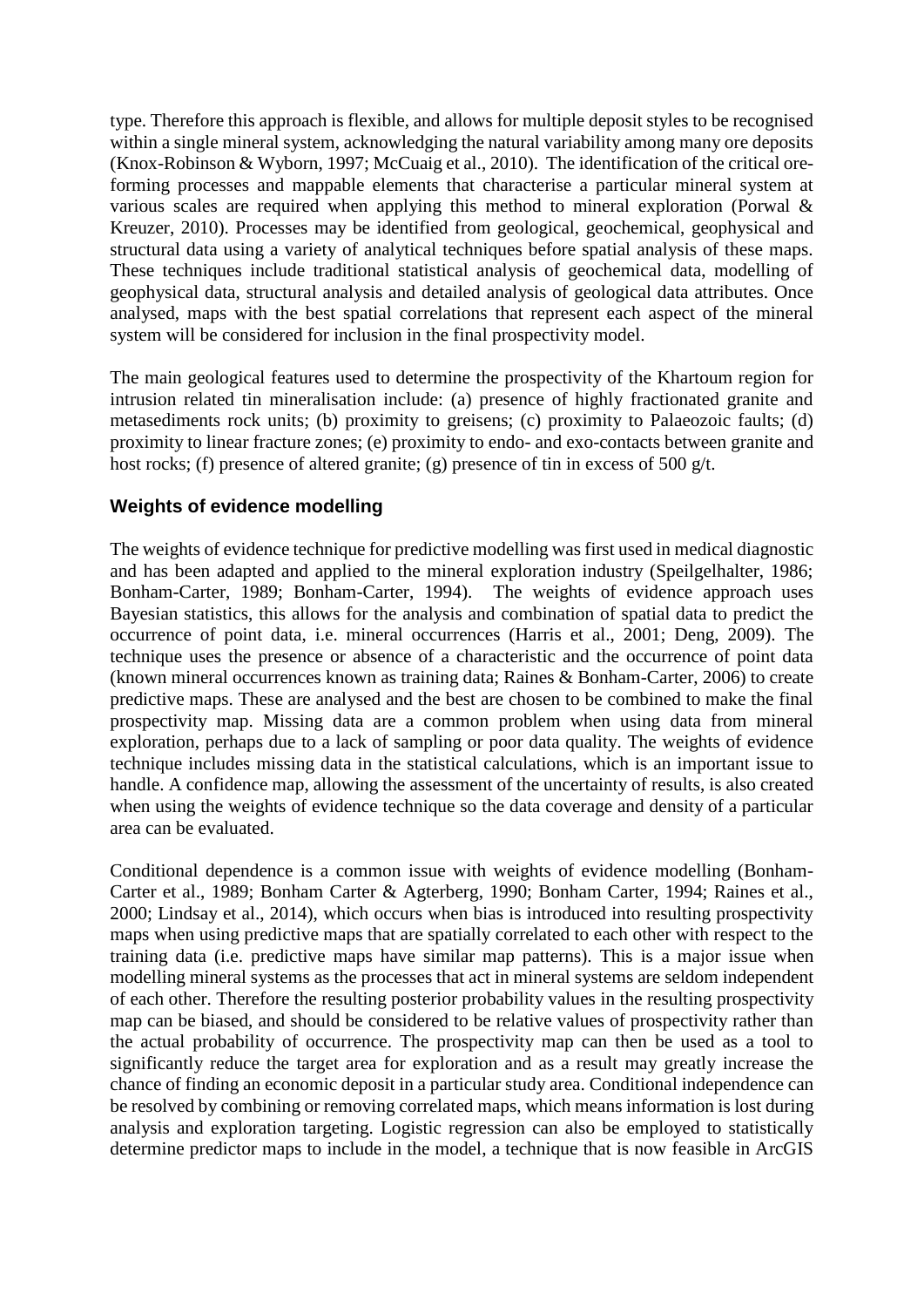10. ArcGIS 10.1 was used in the creation of this model, whilst a Logistic Regression has not been applied in this study, it is planned for future validation work related to this model.

The weights of evidence method can be nicely summarised into five steps: (1) Estimation of prior probability, i.e. the probability of finding a mineral occurrence in the study area without any existing data; (2) the determination of the weighting coefficients of spatial data, i.e. creating the predictive maps; (3) calculation of posterior probability, i.e. the probability of finding an occurrence after analysis and combination of predictive maps; (4) testing for conditional independence; and (5) validation. Lindsay et al. (2014) provides a good overview of the weights of evidence approach to prospectivity modelling, including the statistical calculations for posterior probability, and weighting coefficients.

#### **Data sources**

The majority of data used in this study was supplied by Auzex as MapInfo TAB files, or is a part of the Kenex mineral occurrence and geochemistry databases. Data used in the prospectivity modelling includes:

- Complete geological mapping, 100K Lithology Queensland Geological Survey;
- Detailed geological mapping over prospect areas;
- Outcrop mapping over prospect areas;
- Detailed structures over prospect areas;
- Structural measurements over prospect areas;
- Structural interpretation of aeromagnetic data;
- Soil geochemistry;
- Rock-chip and drill-hole geochemistry;
- Fathom Geophysics structural detection interpretation of aeromagnetic data;
- Complete coverage of aeromagnetic geophysical data;
- Complete coverage of ASTER Landsat data;
- Complete coverage of radiometric geophysical data.

#### **Spatial Analysis**

The spatial analysis was carried out using the weights of evidence technique using the Spatial Data Modeller extension developed for ESRI's ArcGIS 9.3 and 10.2.1 GIS software. The spatial correlation of a feature can be calculated by using the relationship of the area covered by the data variable being tested and the number of training data points that fall within that area. This produces a W+ result when the feature is present and a W- result when the feature is absent. A contrast value C is then calculated from the difference between W+ and W-.

The standard deviations of W and C (Ws and Cs) are also calculated as part of the contrast calculation. This provides a Studentised value of the contrast (StudC), which is the ratio of the standard deviation of the contrast Cs to the contrast C. StudC gives an informal test of the hypothesis that C=0 and as long as the ratio is relatively large, implying the contrast is large compared with the standard deviation, then the contrast is more likely to be real. Ideally a StudC value larger than (-) 1.5 can be considered as a positive or negative correlation. This ratio is best used as a relative indicator of spatial correlation, rather than an absolute sense. In this study a strong correlation is inferred from C values  $> 2.0$ , StudC values  $> 1.5$ ; moderate correlations inferred from C values between 1.0 and 2.0, StudC values >1.5; weak correlations inferred from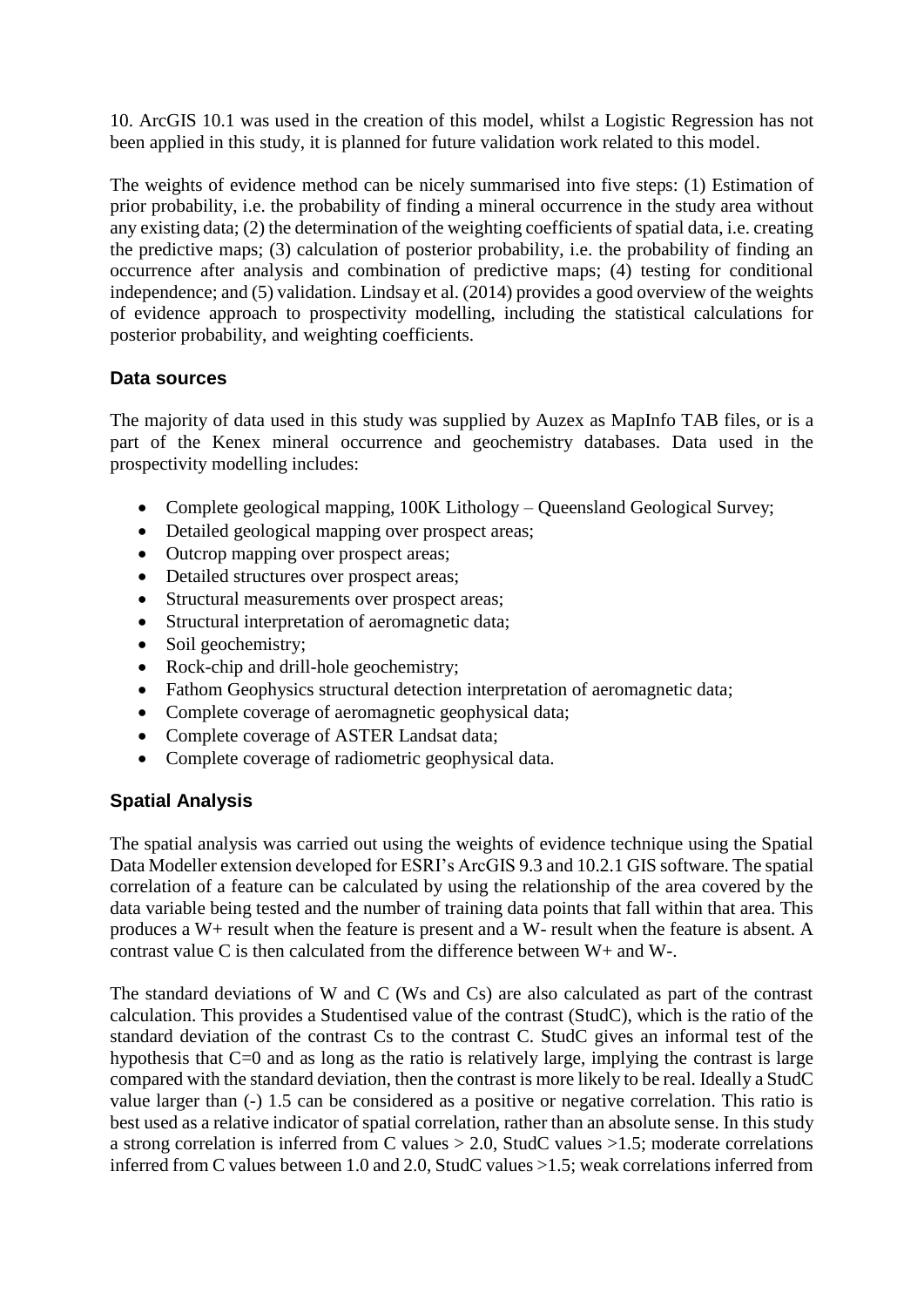C values between 0.5 and 1.0, StudC values between 1.0 and 1.5; and poor correlations inferred from C values  $< 0.5$  or StudC values  $< 1.5$ .

### **Tin mineralisation prospectivity modelling**

Two prospectivity maps were developed for the Khartoum study area using the weights of evidence technique. The models both use predictive maps that represent all stages of the mineral system model defined for intrusion-related tin mineralisation. The predictive maps for the models were chosen as having the best regional coverage, a significant spatial association with the mineral system model being considered and minimal duplication of predictive map patterns. Using maps with similar map patterns introduces problems with conditional dependence to the resulting model. The predictive maps listed in Table 1 and 2 were added after the map values for each cell were weighted by their W+ and W- spatial correlation values. The models were developed using Arc-SDM software in ArcGIS 9.3 and 10.2.1.

#### **Initial 2D model**

The initial prospectivity model confirms that there are a number of high potential areas for intrusion related tin tungsten mineralisation in the Khartoum study area including historical deposits with further potential and new prospects. The highly prospective areas of the model occur within highly fractionated granites and are proximal to the granite contacts with the Hodgekinson metasediments. This is expected due to the nature of the geological data, the mineralisation model, and the location of the majority of training points in the Khartoum study area. A significant limitation for 2D modelling with respect to tin mineralisation in buried granites is a lack of accurate depth data as tin ore deposits are typically located in the roof zones of granite intrusions. The extent and distribution of prospective areas are expected to change to include more areas outside the granites if 3D granite contact depth information is included in the model. Where hydrothermal fluids have breached these systems tin mineralisation occurs within the host rocks and this is evident with historical mining in and around the Khartoum study area.

The predictive capacity of the model was tested statistically by using the *Area Frequency Table*  tool in the SDM toolbox. It gives a value for the success rate of the model based on it's ability to identify the training points in the prospectivity map. The efficiency of prediction (i.e. how well the model identifies mineral occurrences not used as training data) can also be calculated using this tool. Values greater than 50% indicate statistically valid efficiency values. The performance of the model improves as the values approach 100%. The training data gave a success rate value of 92.3% and the mineral occurrence data gave an efficiency of prediction value of 76.6%. These measures confirm that the model has a high predictive efficiency, and is statistically valid. Various measures to test the conditional independence assumption were also made using the *Agterberg-Cheng CI Test* tool in the SDM toolbox. Conditional independence was found to be a significant problem in the model, which is not unusual with geological datasets as the processes acting in a mineral system are rarely independent of each other. Therefore, the results should be viewed as a relative measure of favourability for the factors controlling mineralisation in the project area rather than an accurate calculation of the probability of mineralisation. The probability values, however, provide an objective way of ranking an area's prospectivity and highlight those areas where mineralisation may be present. These areas require field checking and more detailed data collected to allow drill targeting.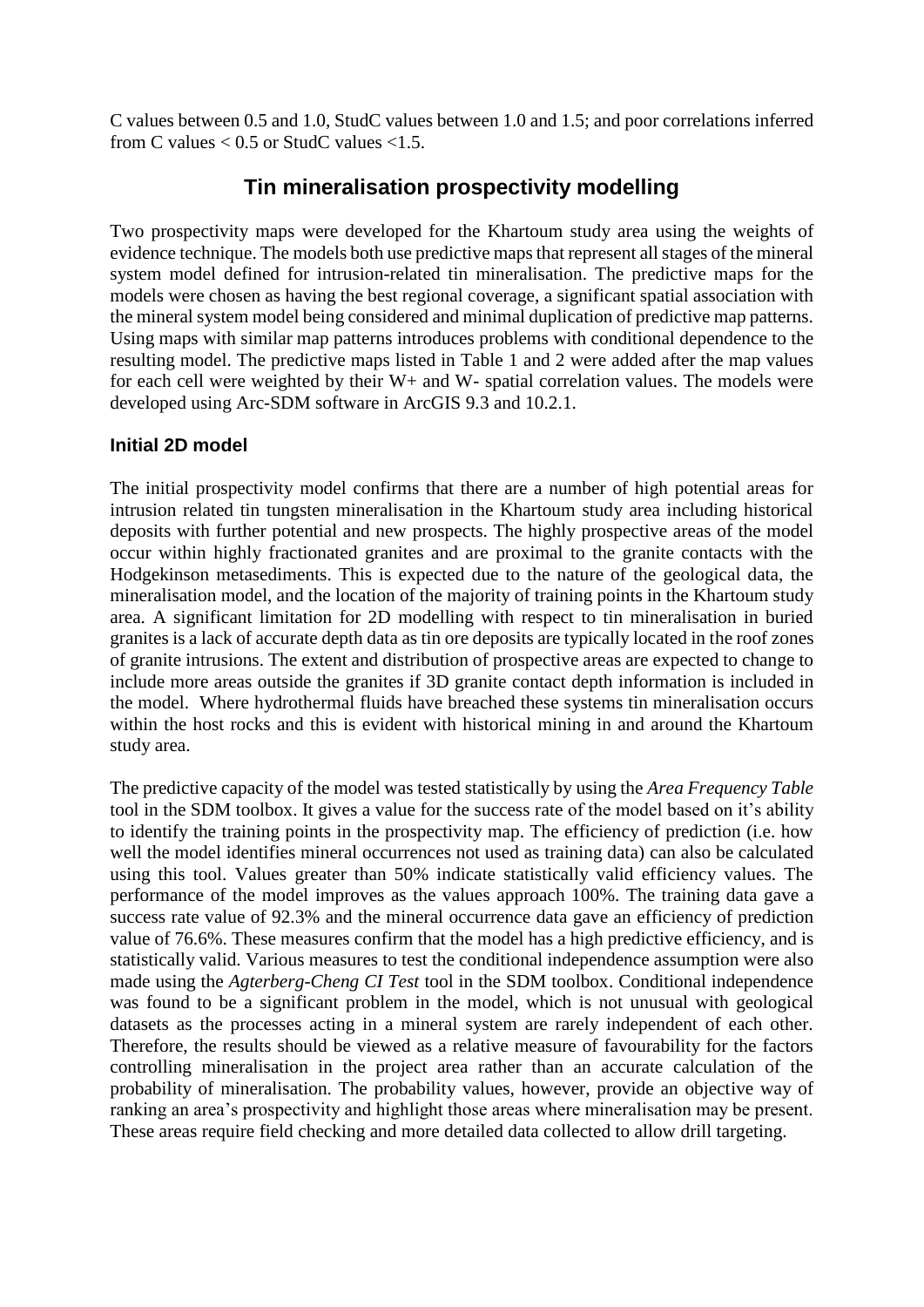

**Figure 4.** The results of the initial intrusive-related Sn mineralisation prospectivity model over the Khartoum study area. The prospective areas have been classified using natural breaks and range from highly prospective (red; < 0.997) to prospective (blue; < 0.030). The remaining area is below the prior probability (0.030385) and is assumed to be not prospective for intrusive related tin mineralisation. White circles are tin training points and the red outline is the study area.

Figure 4 is the initial 2D intrusive related Sn mineralisation prospectivity map. It should be noted that several areas of well-known Sn mineralisation have not been highlighted in this prospectivity study. These include the Pinnacles deposit, to the south of the study area, and Claret Creek deposit, to the south-west of the study area. The predictive maps that were used in the creation of this model are given in Table 1.

| <b>Mineral</b><br><b>System</b>   | <b>Description</b>                   | <b>Variable</b>                                  | $W_{+}$ | W-     | $\mathbf C$ | Stud C |
|-----------------------------------|--------------------------------------|--------------------------------------------------|---------|--------|-------------|--------|
| Source of<br>energy and<br>fluids | Association with host<br>lithology   | <b>Basalt</b>                                    | $-0.4$  | 0.0    | $-0.4$      | $-0.4$ |
|                                   |                                      | Sandstone                                        | 1.2     | $-0.4$ | 1.6         | 8.7    |
|                                   |                                      | Greywacke                                        | 1.8     | $-0.2$ | 1.9         | 8.1    |
|                                   |                                      | Conglomerate                                     | 0.4     | 0.0    | 0.3         | 0.3    |
|                                   |                                      | <b>Highly Fractionated</b><br><b>Granities</b>   | 0.3     | $-0.1$ | 0.4         | 2.0    |
|                                   |                                      | Unfractionated<br><b>Granites</b>                | $-1.8$  | 0.0    | $-1.8$      | $-1.7$ |
|                                   |                                      | Highly Fractionated,<br><b>Oxidised Granites</b> | $-1.0$  | 0.0    | $-1.0$      | $-1.0$ |
|                                   |                                      | Highly Fractionated,<br><b>Reduced Granites</b>  | 1.3     | 0.0    | 1.3         | 2.4    |
|                                   | Proximity to mapped<br>dykes         | 800 m buffer                                     | 0.7     | $-0.3$ | 1.1         | 5.5    |
| Migration<br>pathways             | Proximity to crustal-scale<br>faults | $1,200$ m buffer                                 | 1.3     | $-0.3$ | 1.6         | 7.3    |

**Table 1.** Predictive maps used in the initial intrusion related tin mineralisation model.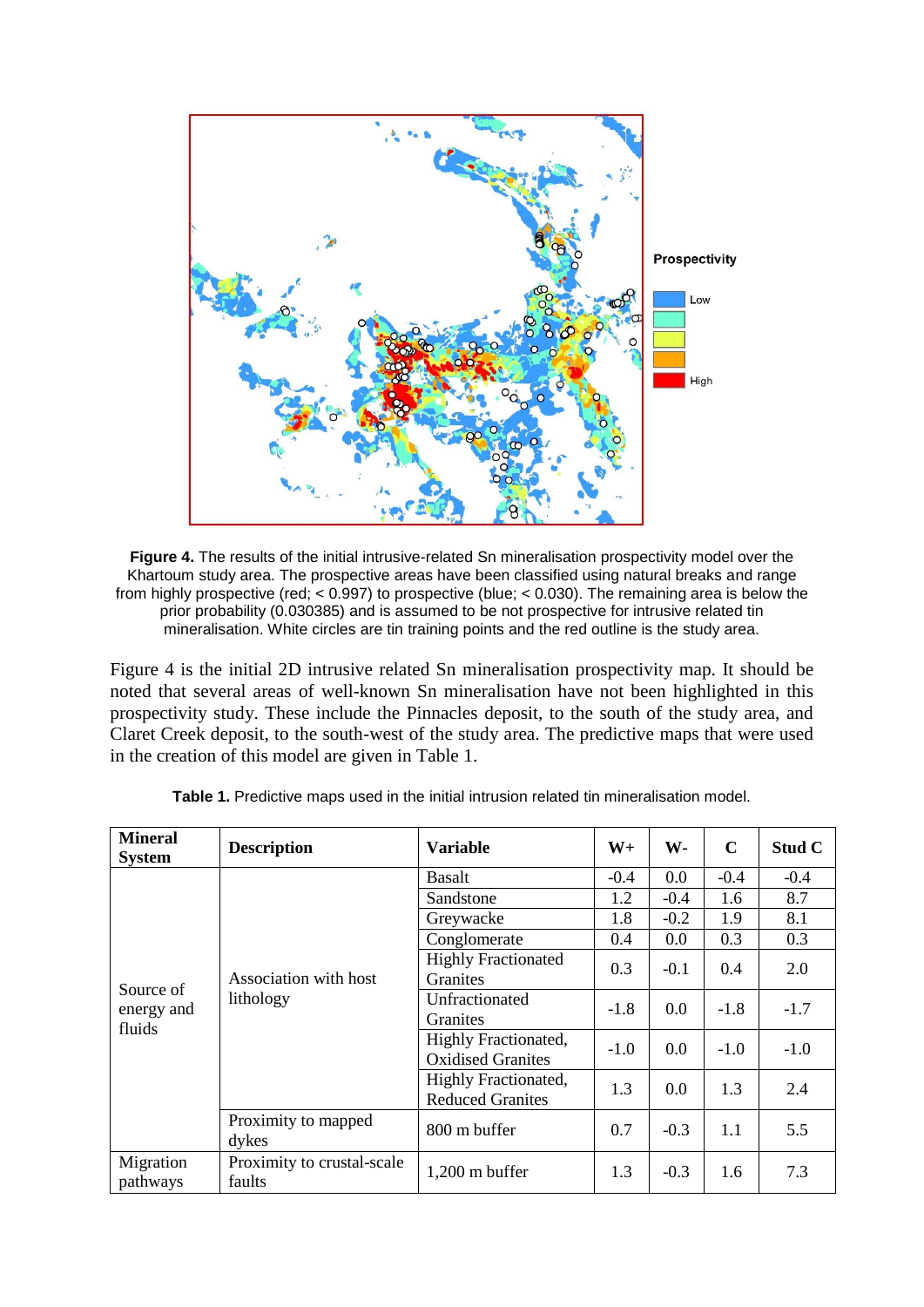| <b>Mineral</b><br><b>System</b>                    | <b>Description</b>                                                                                                                                            | <b>Variable</b>                                                       | $W_{+}$ | W-     | $\mathbf C$ | Stud C |
|----------------------------------------------------|---------------------------------------------------------------------------------------------------------------------------------------------------------------|-----------------------------------------------------------------------|---------|--------|-------------|--------|
|                                                    | Proximity to centroids of<br>radial fractures                                                                                                                 | 500 m buffer                                                          | 0.3     | $-0.7$ | 1.0         | 4.6    |
|                                                    | Proximity to radiometric<br>high U measurements                                                                                                               | 700 m buffer                                                          | 0.5     | $-2.7$ | 3.2         | 3.1    |
|                                                    | Proximity to mapped<br>I type granite contacts                                                                                                                | 1600 m buffer                                                         | 0.1     | $-0.5$ | 0.6         | 2.3    |
| Deposition<br>of metal and<br>outflow of<br>fluids | Proximity to mapped<br>greisens                                                                                                                               | 250 m buffer                                                          | 2.8     | $-0.2$ | 2.9         | 11.0   |
|                                                    | Association with<br>anomalous Sn from<br>combined rock-chip and<br>drill-hole geochemical<br>data                                                             | Samples greater than<br>19.4 ppm buffered to<br>$1,000 \; \mathrm{m}$ | 0.3     | $-3.4$ | 3.78        | 3.7    |
|                                                    | Association with<br>anomalous W from<br>combined rock-chip and<br>drill-hole geochemical<br>data                                                              | Samples greater than<br>11 ppb buffered to<br>$1,000 \; \mathrm{m}$   | 0.8     | $-1.8$ | 2.6         | 4.2    |
|                                                    | Association with high<br>gravity slope between<br>igneous intrusive fluids<br>and heat source and<br>resultant surrounding<br>hydrothermally altered<br>rock. | High gravity slope                                                    | 1.1     | $-0.4$ | 1.5         | 8.0    |

#### **Updated 2D model with data from 3D geological model**

The updated prospectivity model confirms that there are a number of high potential areas for intrusion-related tin tungsten mineralisation in the Khartoum study area, including historical deposits with further potential and new prospects. The endo- and exo-granite contacts have been defined from analysis of 3D modelling results that help map the extent of the buried granites underlying areas of cover and host rocks (Cunningham et al., this volume). This has significance in terms of identifying areas where tin ore deposits may be located in the roof zones of granite intrusions. The model predicts that 24% of the study area is prospective for tin-tungsten and also highlights areas currently being developed into operating mines e.g. the Pinnacles area in the SE quadrant of the study area.

The training data gave a success rate value of 89.1% and the mineral occurrence data gave an efficiency of prediction value of 87.0%. These measures confirm that the model has a high predictive efficiency, and is statistically valid. Conditional independence was also found to be a significant problem in the model, therefore results should be viewed as a relative measure of favourability for the factors controlling mineralisation and used as an objective way of ranking an area's prospectivity.

Figure 5 is the updated 2D intrusive related Sn mineralisation prospectivity map. The highly prospective area is better defined in the updated prospectivity map compared to the initial, and both Claret Creek and the Pinnacles deposits have been identified as highly prospective.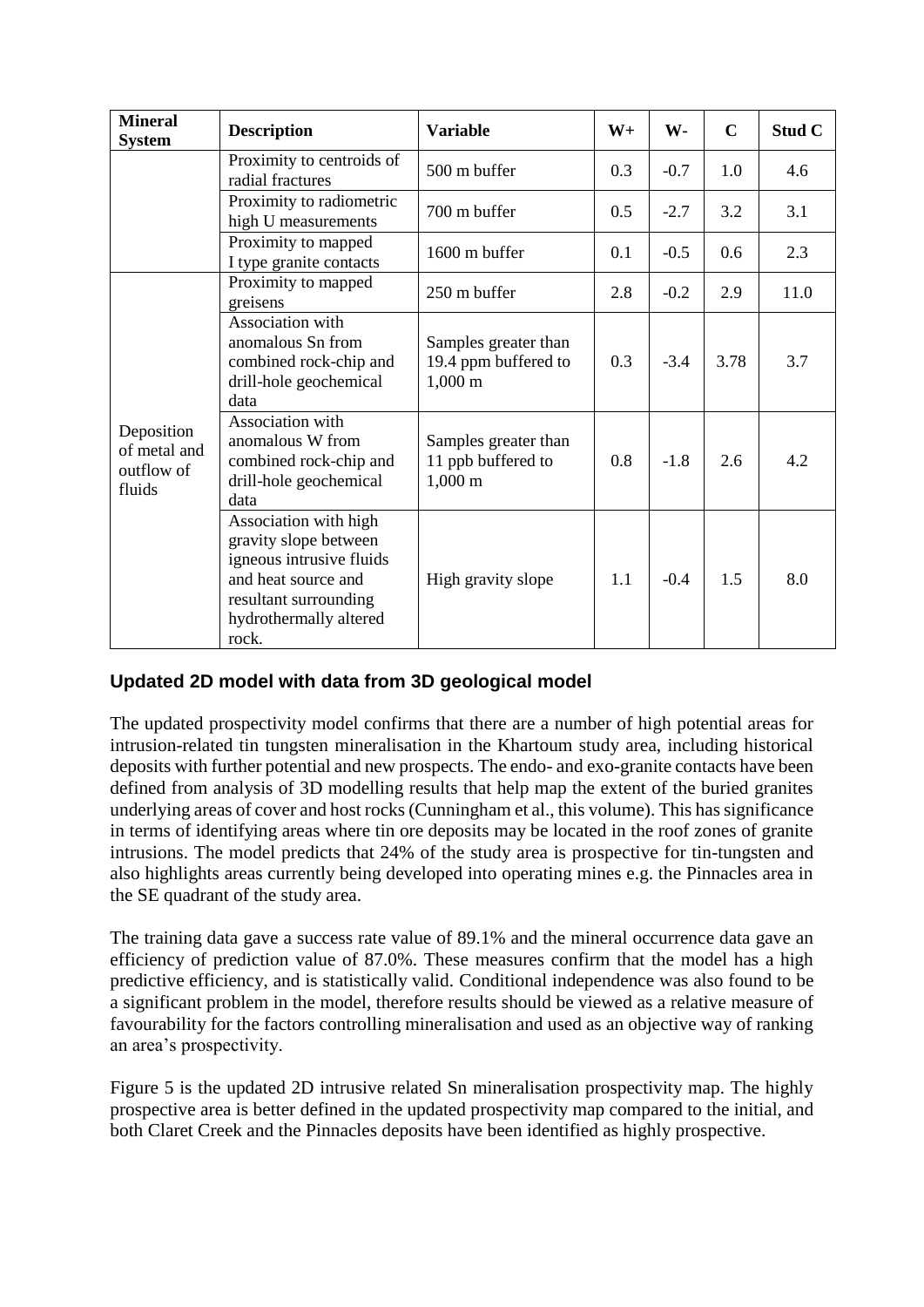

**Figure 5.** The results of the updated intrusive-related Sn mineralisation prospectivity model over the Khartoum study area. The prospective areas have been classified using natural breaks and range from highly prospective (red; < 0.998) to prospective (blue; < 0.019). The remaining area is below the prior probability (0.018746) and is assumed to be not prospective for intrusive related tin mineralisation. White circles are tin training points and the red outline is the study area.

Changes to the model include updating the model parameters (i.e. decreasing the unit area), ensuring there is not more than one training point per unit area, and recalculating and reassessing predicative maps to be included in the model (Table 2).

| <b>Mineral</b><br><b>System</b>   | <b>Description</b>                              | <b>Variable</b>                                           | $W_{+}$ | W-     | $\mathbf C$ | Stud C |
|-----------------------------------|-------------------------------------------------|-----------------------------------------------------------|---------|--------|-------------|--------|
| Source of<br>energy and<br>fluids | Association with host<br>lithology              | Sandstone                                                 | 0.7     | $-0.3$ | 0.2         | 4.6    |
|                                   |                                                 | Greywacke                                                 | 0.5     | 0.0    | 0.3         | 1.7    |
|                                   |                                                 | Limestone                                                 | 6.6     | 0.0    | 2.6         | 2.5    |
|                                   |                                                 | Conglomerate                                              | 0.1     | 0.0    | 1.0         | 0.1    |
|                                   |                                                 | <b>Highly Fractionated</b><br><b>Granites</b>             | 0.4     | $-0.2$ | 0.2         | 3.0    |
|                                   |                                                 | <b>Fractionated Granites</b>                              | $-2.2$  | 0.3    | 0.6         | $-4.2$ |
|                                   |                                                 | Unfractionated<br>Granites                                | $-2.2$  | 0.1    | 1.0         | $-2.3$ |
|                                   | Association with highly<br>fractionated granite | <b>Highly Fractionated</b><br>Granite                     | 0.7     | $-1.9$ | 2.5         | 4.9    |
| Migration<br>pathways             | Proximity to linear<br>cooling fractures        | 500 m buffer                                              | 0.4     | $-0.3$ | 0.7         | 2.5    |
|                                   | Proximity to faults older<br>than 300 Ma        | 250 m buffer                                              | 1.0     | $-0.1$ | 1.1         | 3.4    |
| Formation of<br>Trap              | Association with<br>endo/exo granite contacts   | 2D projection of<br>granite contacts<br>buffered to 800 m | 0.4     | $-1.7$ | 2.1         | 5.3    |

**Table 2.** Predictive maps used in the updated intrusion related tin mineralisation model.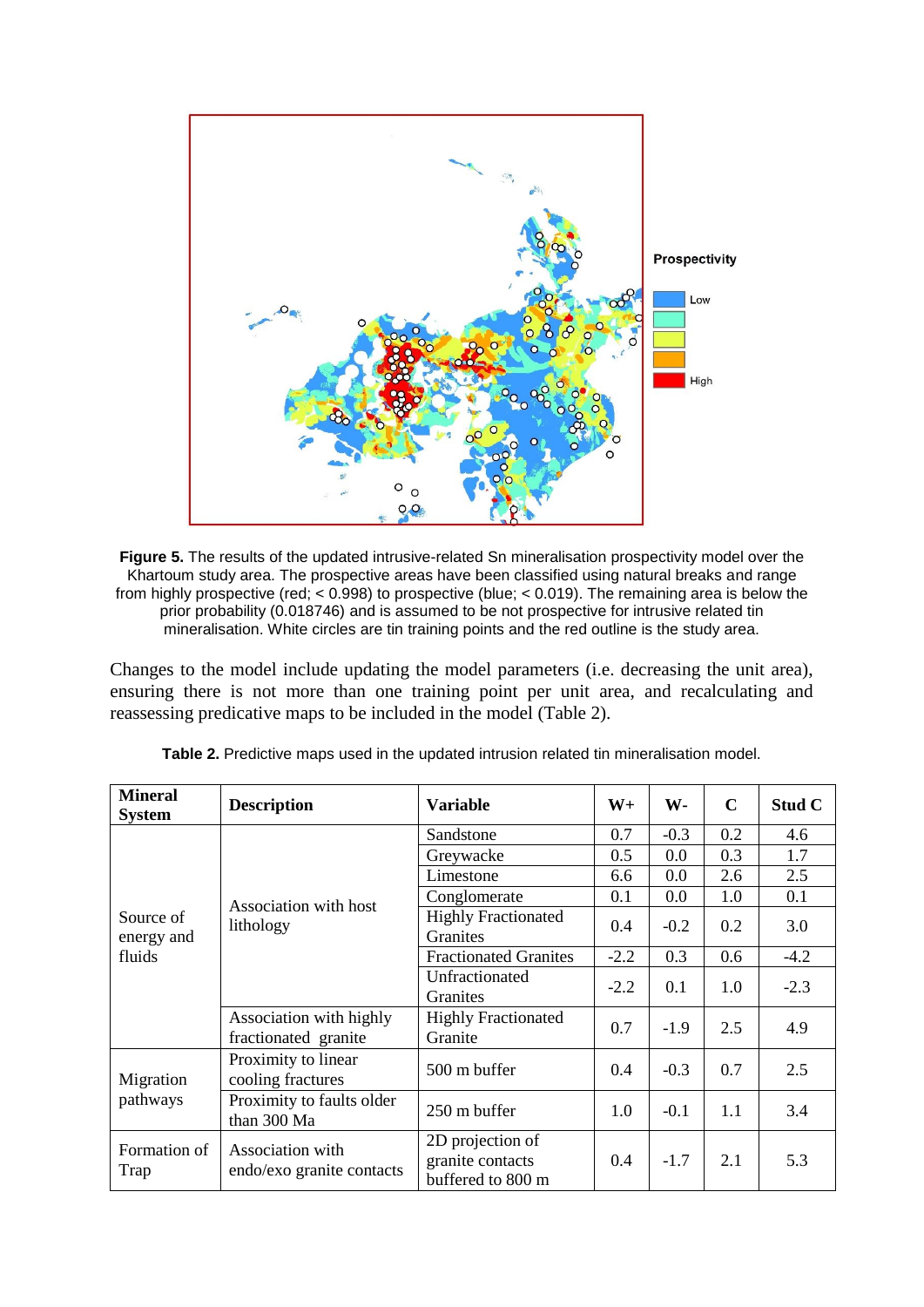| <b>Mineral</b><br><b>System</b>                    | <b>Description</b>                                                                                                                                            | <b>Variable</b>                                                      | $W_{+}$       | W-     | $\mathbf C$ | Stud C |
|----------------------------------------------------|---------------------------------------------------------------------------------------------------------------------------------------------------------------|----------------------------------------------------------------------|---------------|--------|-------------|--------|
| Deposition<br>of metal and<br>Outflow of<br>fluids | Proximity to mapped<br>greisens                                                                                                                               | 450 m buffer                                                         | 1.9           | $-0.3$ | 2.2         | 9.0    |
|                                                    | Association with illite<br>alteration in granites                                                                                                             | Illite in granite                                                    | 0.3           | $-0.3$ | 0.6         | 2.0    |
|                                                    | Association with Sn from<br>combined rock-chip and<br>drill-hole geochemical<br>data                                                                          | Samples greater than<br>500 ppm buffered to<br>$1,000 \; \mathrm{m}$ | $0.6^{\circ}$ | $-3.8$ | 4.4         | 4.4    |
|                                                    | Association with high Sn<br>sampling density from<br>combined rock chip and<br>drill hole data                                                                | High sample density                                                  | 1.1           | $-2.2$ | 3.3         | 9.0    |
|                                                    | Association with high<br>gravity slope between<br>igneous intrusive fluids<br>and heat source and<br>resultant surrounding<br>hydrothermally altered<br>rock. | High gravity slope                                                   | 0.8           | $-0.5$ | 1.4         | 6.8    |

## **Discussion**

Both the 2D prospectivity model of the Khartoum region confirm the potential for intrusive related tin mineralisation. The initial model was limited to 2D geological data with the inclusion of some 3D data (magnetic and gravitational interpretations), numerous prospective areas have been identified although several areas of known mineralisation were missed. The most prospective areas are those associated with the highly fractionated granites. Results of the initial two-dimensional prospectivity model can be improved by addition of further data, i.e. granitic cooling fractures, and the extent of granite contacts (both endo- and exo-contacts) at depth, which was not known until a 3D geological model was created for the region. This resolves some of the limitations of the previous model (i.e. identified the previously missed areas of known mineralisation), however it is still limited due to the 2D nature of the resulting model. It is important to note that in 2D prospectivity model areas of high prospectivity may not necessarily be at the surface. Whilst some 3D data has been used (magnetic and gravitational interpretations, granite contacts at depth) it is projected onto a 2D surface and so an interpretation of what depth mineralisation may be occurring cannot be made.

Currently, the majority of exploration targeting is performed using single predictive map variables, such as geochemistry, structural or geophysical data. Targets may also be developed using subjective criteria with no reference to statistical spatial correlations with known mineralisation or geology. This type of analysis has been effective to some extent in the past, however, it produces a large number of false anomalies reducing the probability of discovery. Effective targeting is best done if all relevant data are compiled and integrated in a way that matches the mineral system model being used, and combined into a single mineral potential map, such has been completed here in the 2D prospectivity model of the Khartoum region. Further refinement of target areas can be achieved by considering 3D prospectivity modelling such as that completed by Cunningham et al. (this volume). Whilst a 2D prospectivity map will highlight the surface area where there is more likely to be mineralisation, there is no information at depth as to where these targets are occurring to aid drill-hole planning.